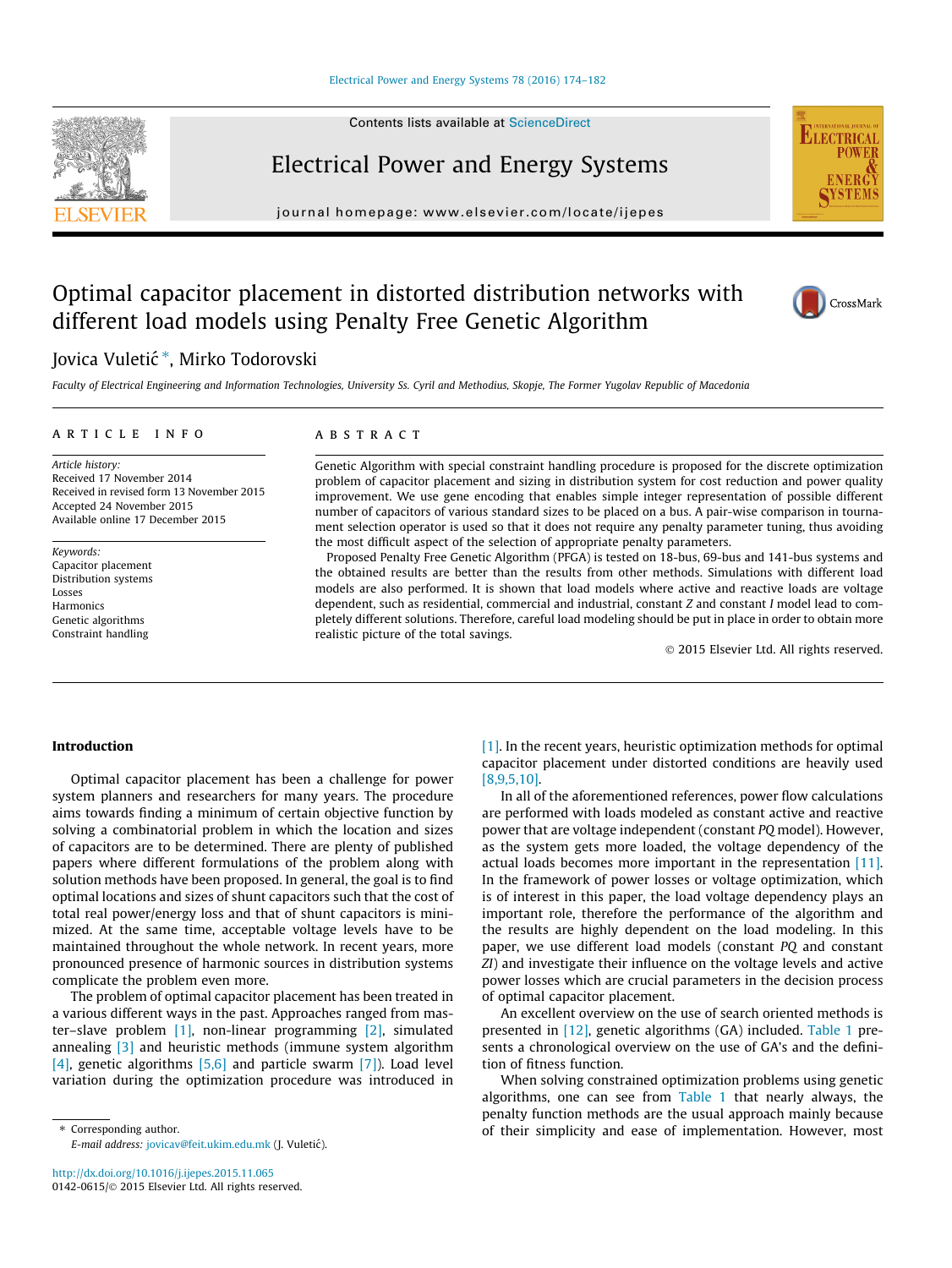#### Table 1 Chronological overview on the use of Genetic Algorithms and the definition of fitness function.

| Reference | Solution method | Fitness function    | Publication |
|-----------|-----------------|---------------------|-------------|
| [5]       | GA              | Penalty terms       | 2004        |
| [6]       | Fuzzy-GA        | Penalty terms       | 2008        |
| [10]      | Fuzzy-GA        | Penalty terms       | 2008        |
| $[13]$    | $PSOa-GA$       | Penalty terms       | 2012        |
| $[14]$    | GA              | Penalty terms       | 2012        |
| $[15]$    | $ICAb-CA$       | Penalty terms       | 2014        |
| [16]      | GA              | Penalty terms       | 2014        |
| $[17]$    | GA              | Weight coefficients | 2014        |
| [18]      | GA              | Penalty terms       | 2015        |

<sup>a</sup> Particle Swarm Optimisation.

**b** Imperialist Competitive Algorithm.

difficult aspect of the penalty function approach is finding the appropriate penalty factors needed to guide the search towards the constrained optimum. If the penalty factors are high, the GA will get trapped in a local optimum, while if the penalty factors are low, the GA may not be able to detect a feasible solution. When using weighting coefficients, one always bears the risk of over/ underestimating certain aspects in the objective function.

Selecting the proper penalty factors is highly reliant on the problem's nature and their fine tuning is practically based on a case-by-case basis. The process of moving from an infeasible solution to a feasible one can be as challenging as solving the original problem. To overcome this difficulty as suggested in [19], we use selection operator based on pair-wise comparison in tournament selection thus avoiding the penalty function approach, meaning that there are no penalty parameters to tune and the fitness function is equal to the objective function. Comparisons between feasible and infeasible solutions are made in such a way as to provide a search direction towards the feasible region (Section 'Penalty Free Genetic Algorithm').

#### Problem formulation

#### Objective function

The non-linear integer problem of capacitor placement in distribution system is solved with discrete values of capacitor sizes and selection of their locations. The objective function, as in [10], comprise of yearly system operation costs including costs for capacitor installation, power and energy losses and it is given with

$$
\begin{aligned} \min F &= F_{\text{loss}} + F_{\text{cap.}} + F_{\text{pow.}} \\ &= C_{\text{e}} \Delta W + p \sum_{k \in \mathbf{C}} \left( C_{\text{f}} + C_{\text{v}} Q_{\text{c},k} \right) + C_{\text{p}} \Delta P^{\text{max}} \end{aligned} \tag{1}
$$

where  $F_{\text{loss}}$  energy loss cost;  $F_{\text{cap}}$  cost of capacitors;  $F_{\text{pow}}$  cost corresponding to power losses (e.g., used capacity of the system);  $C_e$ electricity cost per kilowatt-hour (\$/kW h);  $\Delta W$  yearly electricity losses (kW h); p fixed annuity payment rate expressed in relative units;  $C_f$  fixed costs for capacitors installation (\$/location);  $C_v$ capacitors costs per unit size ( $\frac{1}{2}$ /kvar); Q<sub>ck</sub> capacitor size at location  $k$  (discrete values in kvar),  $C$  set of locations where capacitors are installed;  $C_p$  saving per kilowatt for reduction in losses which is price for peak power ( $\frac{s}{k}$ W) and  $\Delta P$ <sup>max</sup> power losses at peak power (kW).

Since we are interested in energy losses for a given period of time (one year), load variation has to be taken into account [1]. The assumption is that the load variation can be approximated with discrete levels that can be different among the loads, that is, the loads may have different pattern of variations. Let  $L_t$  be Load



Fig. 1. Load duration curve.

Duration Curve (LDC) as shown in Fig. 1. A complex load at bus  $i$ at time interval  $t$  can be represented as:

$$
\underline{S}_i(t) = L_t \cdot \underline{S}_i^{\max} \tag{2}
$$

where  $S_i^{\text{max}}$  is the peak value of the load. Choosing complex values for  $L_t$ , enables for modeling of load power factor as well. If we denote the number of intervals in the LDC as  $N_{\text{LDC}}$  then for the total energy loss we may write:

$$
\Delta W = \sum_{i=1}^{N_{\rm LDC}} \Delta P_i \cdot T_i \tag{3}
$$

where  $\Delta P_i$  is the active power loss in time interval *i* whose duration is  $T_i$ . Note that in this paper all complex variables are underlined, otherwise they are either real variables or magnitudes of corresponding complex variables.

#### Constraints

We impose two sets of constraints on bus voltages for their root mean square values (RMS) and total harmonic distortion (THD). Constraints on RMS values are defined with the lower and upper bounds,  $V^{\text{min}}$  and  $V^{\text{max}}$  respectively, as follows:

$$
V^{\min} \leqslant \sqrt{\sum_{h} \left[ V_i^{(h)} \right]^2} \leqslant V^{\max}, \quad \text{for } i = 1, \dots, N \tag{4}
$$

where  $V_i^{(h)}$  is the RMS value of voltage at bus i for harmonic h and N is the number of buses in the network.

The voltage distortion constraint is considered by specifying the maximum THD of voltages denoted with THD<sup>max</sup>

$$
\begin{aligned} \text{THD}_{i} \ &= \frac{100}{V_{i}^{(1)}} \cdot \sqrt{\sum_{h \neq 1} \left[ V_{i}^{(h)} \right]^{2}} \\ &\leqslant \text{THD}^{\max}, \quad \text{for } i = 1, \dots, N \end{aligned} \tag{5}
$$

The bounds for  $(4)$  and  $(5)$  are specified by the IEEE-519 standard [20], and they are  $V^{\text{min}} = 0.9 \text{ pu}$ ,  $V^{\text{max}} = 1.1 \text{ pu}$  and  $THD<sup>max</sup> = 5\%.$ 

One major concern arising from the use of capacitors in a power system is the possibility of a system resonance, which imposes voltages and currents that are considerably higher than in the case without resonance. The reactance of a capacitor bank decreases with frequency and the capacitor bank therefore acts as a sink for higher harmonic currents. This effect increases the heating and dielectric stresses which yields shortened capacitor life. The IEEE-18 standard sets limitations on voltage, current, and reactive power of capacitor banks. According to this standard, the following limitations should not be exceeded: (1) 110% of rated RMS voltage  $V^{\text{cap,RMS}}$ ; (2) 120% of rated peak voltage  $V^{\text{cap,max}}$ , including harmonics; (3) 135% of nominal RMS current  $I^{cap, rat}$  and (4) 135% of rated kvar  $O^{cap, rat}$ .

If we assume that the capacitor rated RMS voltage is at least equal to the bus nominal voltage, which is usually the case, then